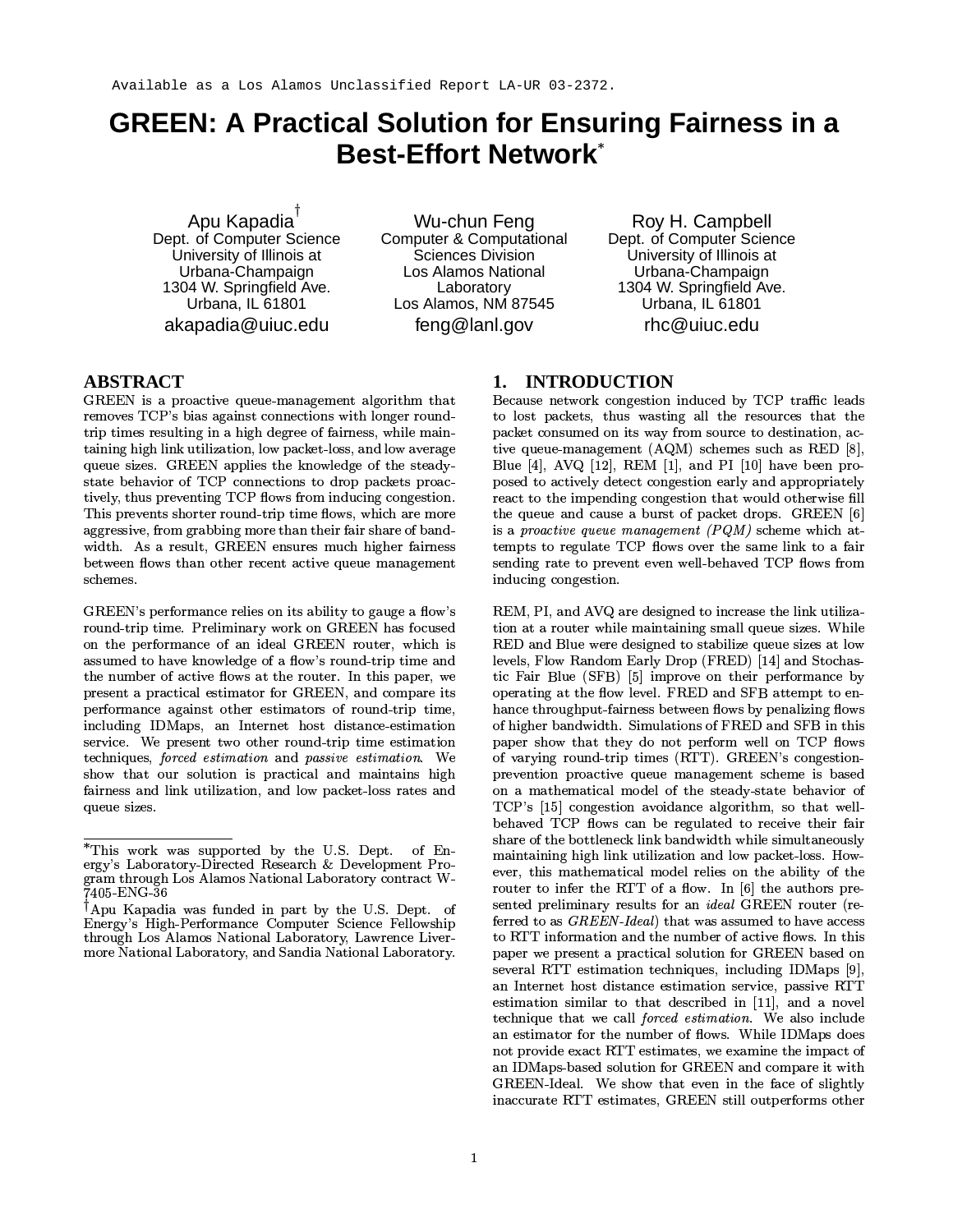flow-based AQM schemes like FRED and SFB, while still maintaining high link utilization and low packet-loss. We then present results based on our passive and forced RTT estimation techniques, which offer a deployable solution for GREEN in today's Internet. We also highlight some of GREEN's limitations with regard to short-lived and lowbandwidth flows, and suggest future directions for GREEN in this regard. All our results are based on simulations using the  $ns-2$  [16] simulator.

The rest of the paper is organized as follows. In Section 2 we present the basic algorithm for GREEN. Section 3 briefly discusses the placement of GREEN routers. In Section 4 we discuss various AQM techniques and motivate the comparison of GREEN with FRED and SFB. Section 5 describes GREEN based on IDMaps. In Section 6 we compare the performance of GREEN-Ideal with GREEN using IDMaps, FRED, SFB, and Droptail. In Section 7 we introduce our passive and forced RTT estimation techniques. In Section 8 we evaluate a practical implementation of GREEN based on our RTT and flow estimators with FRED, SFB, and Droptail using three sets of experiments. Section 9 briefly discusses GREEN's state and computational requirements, and we finally conclude in Section 10.

#### **ALGORITHM**  $2.$

GREEN applies knowledge of the steady-state behavior of TCP connections at the router to drop (or mark) packets intelligently for congestion notification. By using such a mechanism, a router can give each connection its fair share of bandwidth. The throughput of a TCP connection depends, among other factors, on its round-trip time (RTT) and the probability that its packets are dropped in the network. Specifically, Mathis et al. [15] show that a connection's throughput satisfies the following equation under certain simplifying assumptions:

$$
BW = \frac{MSS \times c}{RTT \times \sqrt{p}}\tag{1}
$$

where  $BW$  is the bandwidth/throughput of the connection,  $MSS$  is the maximum segment size,  $RTT$  is its round-trip time, and  $p$  is the packet-loss probability for that connection. c is a constant that depends on the acknowledgment strategy that is used (i.e., delayed or every packet) and whether packets are assumed to be lost periodically or at random.

In general, this model may not be applicable in environments where there are sustained multiple packet losses for a flow within a single RTT (causing repeated timeouts). This model may also not apply to very short connections that never reach steady state, or to connections whose window sizes are artificially limited by the receiver's flow control window. For our analysis, we assume that all connections satisfy the assumptions required for this model. Specifically, our simulations focus on long-lived FTP connections that are able to attain their steady state bandwidths.

Now, let us consider a scenario where there are  $N$  active flows at a router on a particular outgoing link of capacity L. In GREEN, an active flow is a TCP source that has outstanding data to be sent. If a flow has had at least 1 packet go through the router within a certain window of time GREEN assumes that the flow is still active. The fair-share

throughput of each flow is  $L/N$  (assuming each source attempts to transmit at least at that rate). Substituting  $L/N$ for  $BW$  in Equation (1), we derive the following expression for loss probability  $p$ :

$$
p = \left(\frac{N \times MSS \times c}{L \times RTT}\right)^2\tag{2}
$$

By using this value of  $p$  as the dropping probability for congestion notification, GREEN "coerces" flows into sending at their fair rate. Note that GREEN applies this marking probability to all arriving packets, where the value of  $p$  depends on the flow. Because  $p$  depends on the number of flows and the round-trip time of each flow, congestion notification is more aggressive for large  $N$  and small  $RTT$ . And by including  $RTT$  as an inverse parameter in the equation, GREEN eliminates the bias of favoring TCP connections with smaller  $RTTs$  with respect to throughput [13]. (Recall that TCP connections with smaller RTTs can increase their window size faster due to the smaller RTT, and are more aggressive. These flows are able to grab more than their fair share of bandwidth, which leads to this bias.)

# 3. ISSUES AND PLACEMENT OF GREEN **ROUTERS**

End-to-end schemes have been proposed to correct for this bias by requiring TCP senders to increase their congestion windows by a constant proportional to the square of the RTT [7][17]. However, these schemes rely on a  $window\ con$ stant that is hard to calculate and varies with the topology of the network. In contrast, not only can GREEN accurately calculate the drop probabilities irrespective of network topology, it also does not require any end-to-end modifications. In this paper we focus on developing developing a practical and deployable solution. Hence we examine GREEN's performance under a packet-dropping model (as opposed to a marking model, which relies on ECN-capable end points), and use TCP-Reno at the end-points of our simulations. Such a solution would only require a GREENcapable router without any modification to the end-points.

Since GREEN calculates  $p$ , the drop probability for a flow, GREEN routers cannot be "composed," since this would alter the overall drop probability for a flow. Hence GREEN is mainly suited as an edge router, where organizations can enforce fairness between flows leaving the organization through a bottleneck link. This ensures that the GREEN drop probability is applied to a flow only once. Another ideal application of GREEN would be the outgoing link of an FTP server, where there are several competing TCP connections, which are long-lived and have varying RTT's. Another justification for keeping GREEN routers at the edge is that shorter-RTT flows, which cause unfairness at a link, are effectively limited closer to the source. Routers in the core of the network usually carry longer-haul flows, where GREEN's algorithms may not be too effective. Having GREEN routers limit shorter-RTT flows closer to the source is more desirable since this affects flows closer to the source. We hope to validate this claim more rigorously in future work.

Perhaps the main limitation of GREEN in its current form is that it assumes that it is the bottleneck router for all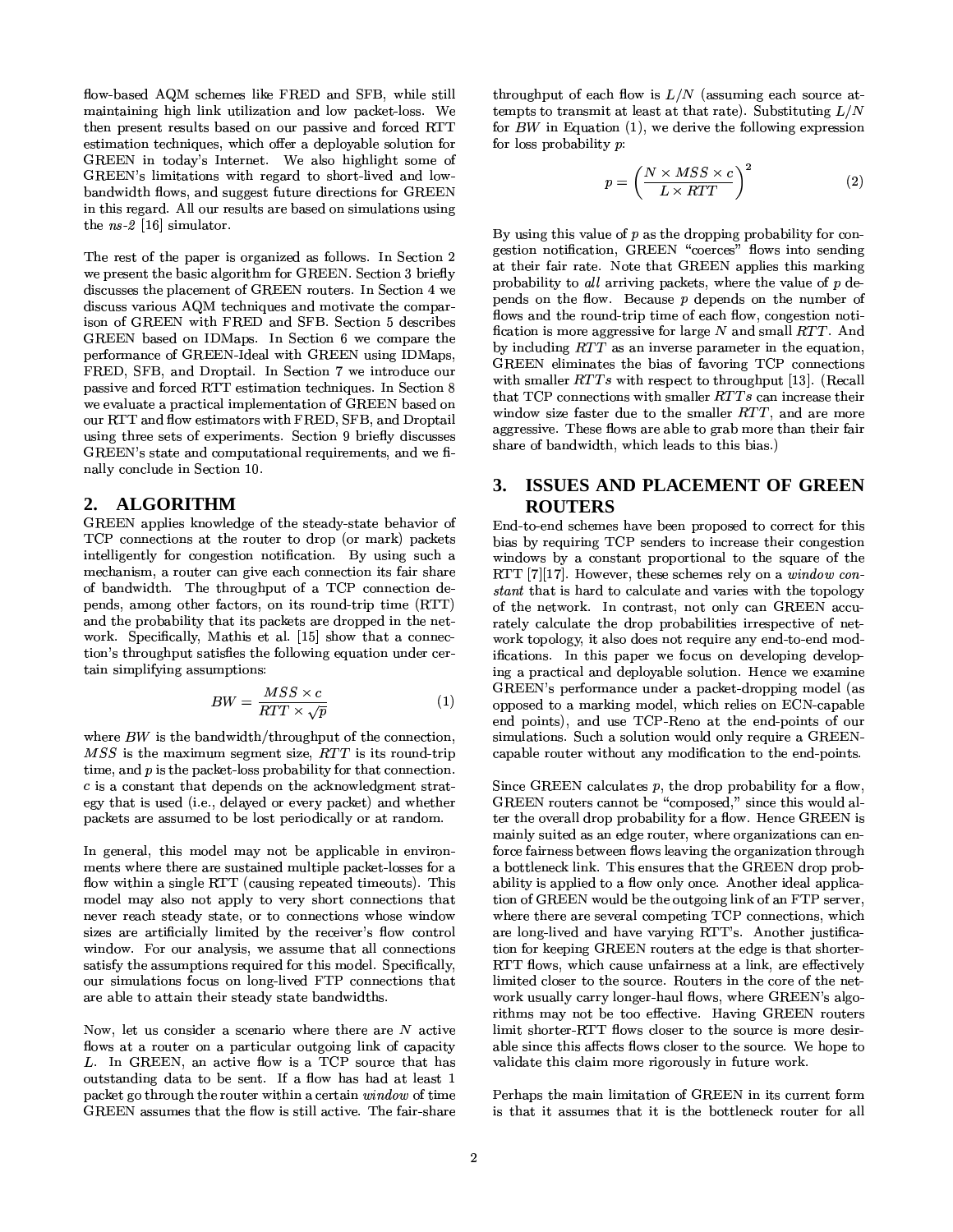flows. Hence a flow that is limited at some other bottleneck router will cause underutilization of the outgoing link at the GREEN router. This can be avoided by monitoring flows, and compensating for unused bandwidth. We leave this for future work.

#### 4. **RELATED WORK**

Since RED [8] was not designed to discriminate between flows, RED applies the same loss rate to all flows irrespective of their bandwidths. Flow-RED (FRED) [14] attempts to remedy this "unfairness" by applying a loss-rate to a flow that is based on its buffer occupancy statistics. Hence, higher bandwidth flows that consume more resources at the router, receive a higher loss-rate. Since RED relies only on buffer-occupancy statistics, maintaining a stabilized queue is difficult without correct parameterization. Blue [4] proposes a different approach, which uses link utilization and packetloss history to manage congestion. In particular, Blue increases the marking probability when packet-loss increases, and decreases the marking probability when link-utilization decreases. Blue does not discriminate between flows, and applies this marking probability to all flows irrespective of their bandwidths. Stochastic Fair Blue (SFB) [5] tries to correct this problem by applying a Bloom filter [2] to hash flows into  $L$  levels of  $N$  bins. Each bin maintains queue occupancy statistics for flows that map into that bin and a corresponding drop probability  $p_m$ . For a given flow, SFB calculates the marking probability based on queue occupancy statistics of the various bins. This approach is effective in applying a more aggressive marking probability to flows of higher bandwidth, and a low marking probability to flows of lower bandwidth. Hence, FRED and SFB are two recent AQM approaches that attempt to ensure bandwidth-fairness between flows.

In contrast to the approaches described above, more recent AQM schemes apply a more control-theoretic view to increase the link-utilization at a router. Random Exponential Marking (REM) [1] relies on REM-capable routers that support explicit congestion notification (ECN). Congestion measures are inserted into packets by these routers, and the overall marking probability is calculated based on this. This results in high utilization and low delay at the queues. The Proportional Integral (PI) [10] controller attempts to regulate the steady-state value of queue-size. The authors argue that PI has better theoretical properties and performance than RED and can stabilize queue sizes at low levels. Adaptive Virtual Queue (AVQ) [12] uses a *virtual queue* with a capacity less than the capacity of the link. Packets in the actual queue are marked when the packet induces an overflow in the virtual buffer. Following this, the link capacities are recalculated. Such an approach can result in the desired utilization at a link. While AVQ's performance stability relies on a delay bound  $(d)$  explicit RTT information for flows is not exploited to provide throughput fairness.

While these approaches are important in that they increase the link-utilization at a router and provide queue stability, they do not discriminate between flows and hence cannot ensure bandwidth fairness. In terms of bandwidth fairness, we expect the behavior of such schemes to be similar to that of Droptail (FIFO queueing with finite buffer) or RED, and hence do not compare GREEN to PI, REM, and AVQ. Instead we focus on FRED and SFB since they were designed to provide a higher degree of fairness between flows. Future work could include applying the GREEN algorithm to AQM schemes designed for higher utilization. For example, when such an AQM decides to mark a packet, a packet from the queue could be picked based on probabilities calculated by GREEN. This would enhance both the utilization and fairness at a router.

#### **ESTIMATING RTT USING IDMAPS** 5.

In [6], the authors presented preliminary results for GREEN-Ideal, where the RTT was assumed to be known at the router. In this paper, we relax this constraint by making use of IDMaps. IDMaps [9] is a scalable Internet-wide service that aims to provide Internet distance estimates. For example, the authors have suggested that IDMaps can be used by hosts for nearest mirror selection. Such a service is also well suited to GREEN, which can obtain RTT estimates for flows using IDMaps. We propose an architecture where GREEN routers are part of the IDMaps framework, and therefore, can perform fast lookups in a local IDMaps database.

# 5.1 **IDMaps** - Architecture

Jamin et al. [9] argue that providing highly accurate delay estimates (within 5% for example) is not feasible. Instead they aim to provide a scalable solution with existing technology to provide delay estimates that are accurate to within a factor of two. Jamin et al. propose the deployment of tracers in the Internet. Tracers maintain raw distances amongst themselves and address prefixes (AP). The use of AP's, as opposed to actual IP addresses, makes this solution feasible, trading off accuracy for scalability. The delay between two IP addresses is estimated by calculating the sum of the delays between the two tracers closest to the two address prefixes, and the tracer-AP delays.

# 5.2 GREEN using IDMaps

We propose a solution in which GREEN routers also perform the duties of tracers and exchange distance information with other tracers. We do not expect this to add much overhead to existing traffic from routing updates. Furthermore, since GREEN is an edge router, the delays from sources within the organization to the GREEN router will be fairly low. GREEN can perform fast lookups in the local IDMaps database to obtain RTT estimates for a flow, based on the destination IP addresses (since the source IP address is assumed to be within the organization). GREEN calculates the drop probability based on the *estimated RTT*. The accuracy of IDMaps estimates is sensitive to the number of tracers and their placement on the Internet. Jamin et al. have evaluated several graph-theoretic approaches as well as simple heuristics. In general, the accuracy of estimates increases when tracers are closer to the AP's (Address Prefixes). As mentioned earlier, GREEN routers will be colocated with the AP's of that organization, and hence, will result in more accurate estimates.

# **6. GREEN PERFORMANCE**

Here, we evaluate the performance of GREEN using IDMaps (GREEN-IDMaps) with GREEN-Ideal. We also compare the performance with respect to FRED and SFB. We make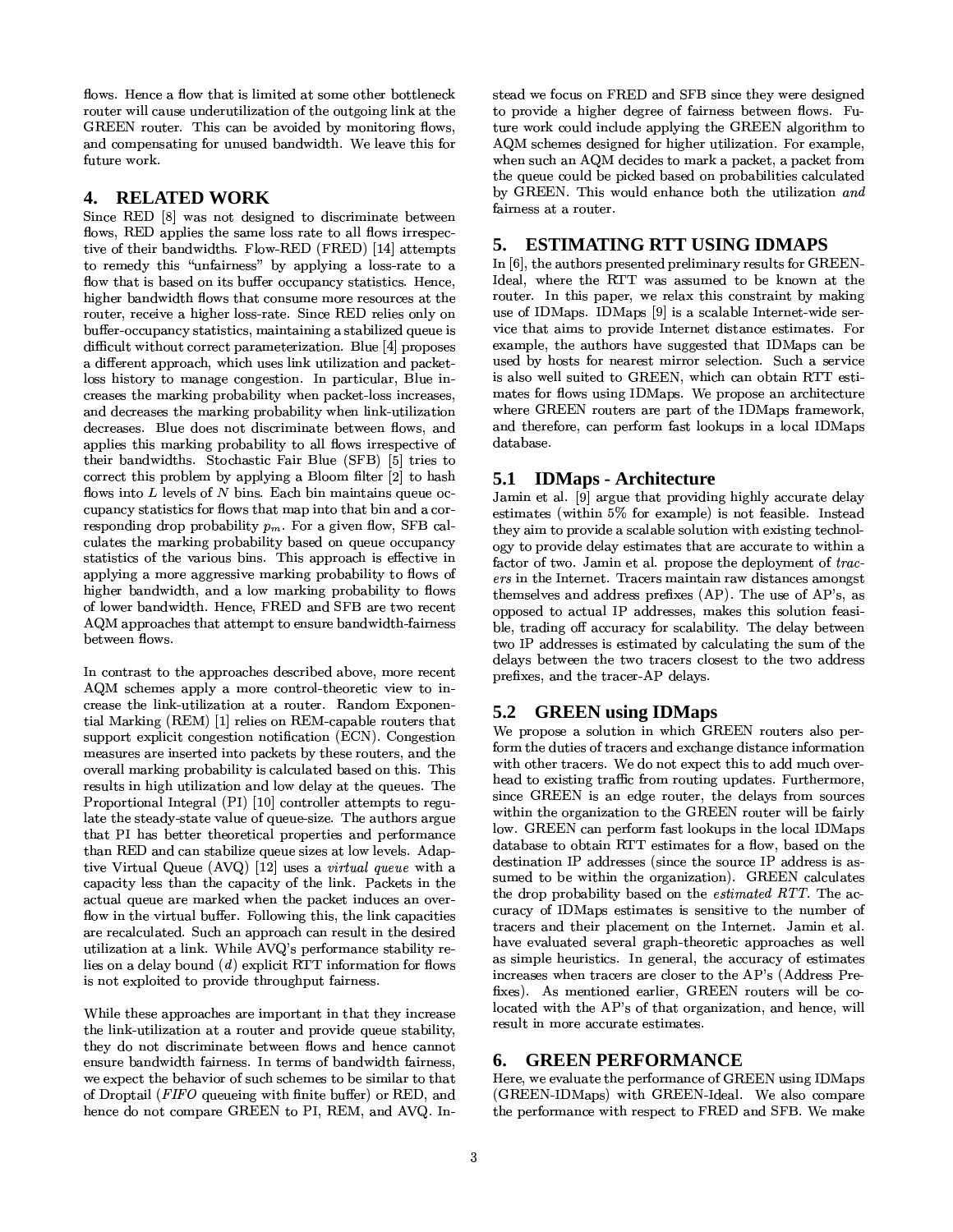

Figure 1: Network Topology

comparisons with FRED and SFB since these active queue management schemes are also flow-based. We also include results for Droptail queueing to provide a baseline for assessing performance.

We assume that a router knows the bandwidth  $(L)$  of the attached outgoing link.  $N$  is the number of active flows, i.e., flows that have had at least 1 packet go through the router within a certain window of time. Since active flows not experiencing repeated timeouts send several packets per RTT, we use  $window = 1 sec$ , which results in near-perfect estimates in our simulations. We leave more fine tuning of the window parameter for future work. In our experiments, we chose  $MSS$  to be 1 KB. The value of  $c$ , in our "random dropping, acknowledgment per packet" model was fixed at  $1.31$  [15].

Since IDMaps aims to provide delay estimates within a factor of two, we simulate the effect of IDMaps by estimating each RTT to be a uniformly random number between one and two times the actual RTT (as inferred from the topology). Because of this, our model of IDMaps always results in over-estimates of the RTT. In the absence of real-world data for IDMaps RTT estimates, we submit that this model will give us an idea of the worst-case performance of GREEN-IDMaps, assuming that IDMaps will usually provide better estimates than this.

We used ns [16] to evaluate the performance of GREEN over a network with the topology shown in Fig. 1. We try to simulate an organizational topology with low latencies to the "left" of the bottleneck edge router (GREEN). We simulate connections of varying RTTs for the links on the "right" and vary their latencies linearly from  $1ms$  to  $200ms$ . This results in RTT's varying linearly from 72ms to 470ms.  $N$  Sources and  $N$  sinks are connected to the routers over  $10Mbps$  links. We varied the number of flows N, from 50 to 400. The bottleneck link has a bandwidth of 155 Mbps and a delay of 30 ms.

We started FTP connections from the leftmost nodes to the rightmost nodes within the first 40sec of simulation and ran it for 180sec. GREEN-Ideal and GREEN-IDMaps were implemented at the gateway, which is the bottleneck router in our simulation. All of the metrics presented in this sec- $\text{tion}$  - link utilization, fairness, packet-loss, queue size - are measured at this gateway. We present results for link utilization, fairness, and queue size, after the first 50sec to remove the startup transient effects and to study the steadystate behavior.

#### 6.1 **Fairness**

As mentioned in Section 2, GREEN attempts to regulate all the TCP flows to their fair share of the outgoing link bandwidth. We use Jain's Fairness Index [3] to assess GREEN's ability to maintain equal bandwidths between TCP flows. We briefly describe how the fairness index is calculated, and then present our results.

#### 6.1.1 Jain's Fairness Index

Given the set of throughputs  $(x_1, x_2, \ldots, x_n)$ , the fairness index is calculated as follows:

$$
f(x_1, x_2, \ldots, x_n) = \frac{\left(\sum_{i=1}^n x_i\right)^2}{n \sum_{i=1}^n x_i^2}
$$

The fairness index always lies between 0 and 1. Hence, a higher fairness index indicates better fairness between flows. The fairness index is 1 when all the throughputs are equal. When all the throughputs are not equal, the fairness index drops below 1.

#### 6.1.2 Results

As shown in Fig. 2(a), GREEN-Ideal provides significantly higher bandwidth fairness than the other queue management schemes. The curve for Droptail shows us the fairness we would expect at most gateways in the Internet today. FRED is able to outperform Droptail and SFB because it queues at least two packets<sup>1</sup> of a flow before marking a packet from that flow. This provides much better fairness as long as each flow maintains one to two outstanding packets at the gateway. SFB exhibits poor fairness because it is sensitive to varying RTTs between flows, and breaks down under a large number of connections with varying RTTs [5].

Figure 2(b) best summarizes the benefit of GREEN's approach. At the end of our simulation with 200 FTP flows, we plot the number of packets sent by each flow. We can see TCP's inherent bias against larger-RTT flows in the curve for FRED (Droptail and SFB exhibited similar behavior, and we leave this out for clarity). However, we observe that GREEN has corrected TCP's bias, and all flows achieve the same average bandwidths at the end of the simulation.

GREEN-IDMaps is able to achieve bandwidth fairness significantly better than FRED, SFB, and Droptail despite the rough RTT estimates. While the fairness provided by GREEN-IDMaps is not as good as that provided by GREEN-Ideal, we can see that a solution based on IDMaps is indeed practical and can be deployed in the Internet. The reason for this is that despite its inaccuracy in RTT estimation, IDMaps is able to distinguish between longer and shorter RTT flows.

### 6.2 Link Utilization

<sup>&</sup>lt;sup>1</sup>In our experiments, we operate FRED under the  $many-flow$ mode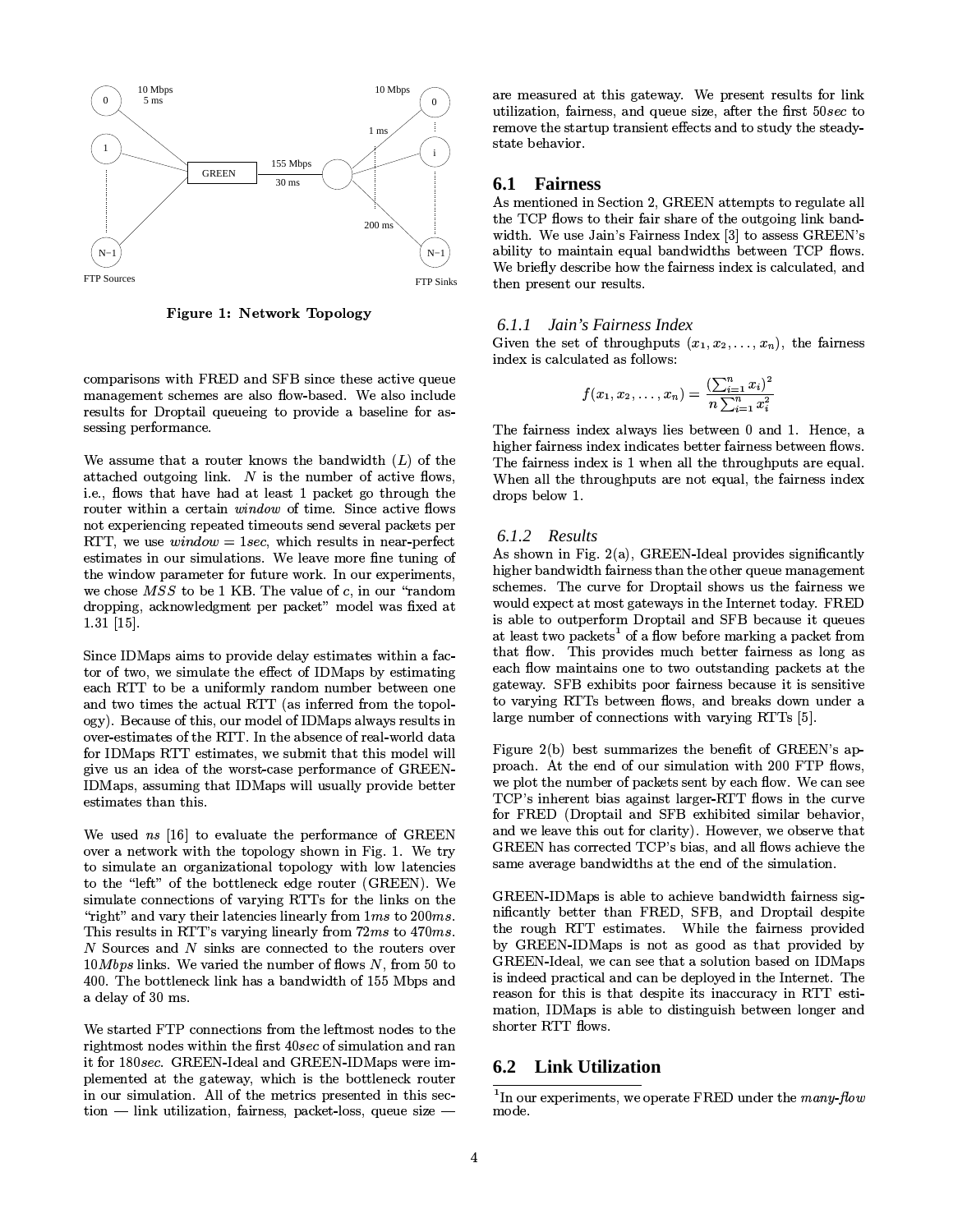

 $\mathcal{L} \rightarrow \mathcal{L}$  , and the set of the set of the set of the set of the set of the set of the set of the set of the set of the set of the set of the set of the set of the set of the set of the set of the set of the set of



2E0IH1 ,,BJB KL17,.M<N7(\* 9< O!\$#%'&PI(\*)+-,(0/



2&43657'89 7: ;-,(</=>@?BA-CCD E< F F-,(0/G>



(d) Overall Packet-Loss vs. Number of Flows





2)I89C>[ \Y\$##@89MZ O!\$#%'&P1(\*)V-,(0/

Figure 2: Comparison of GREEN's behavior with other approaches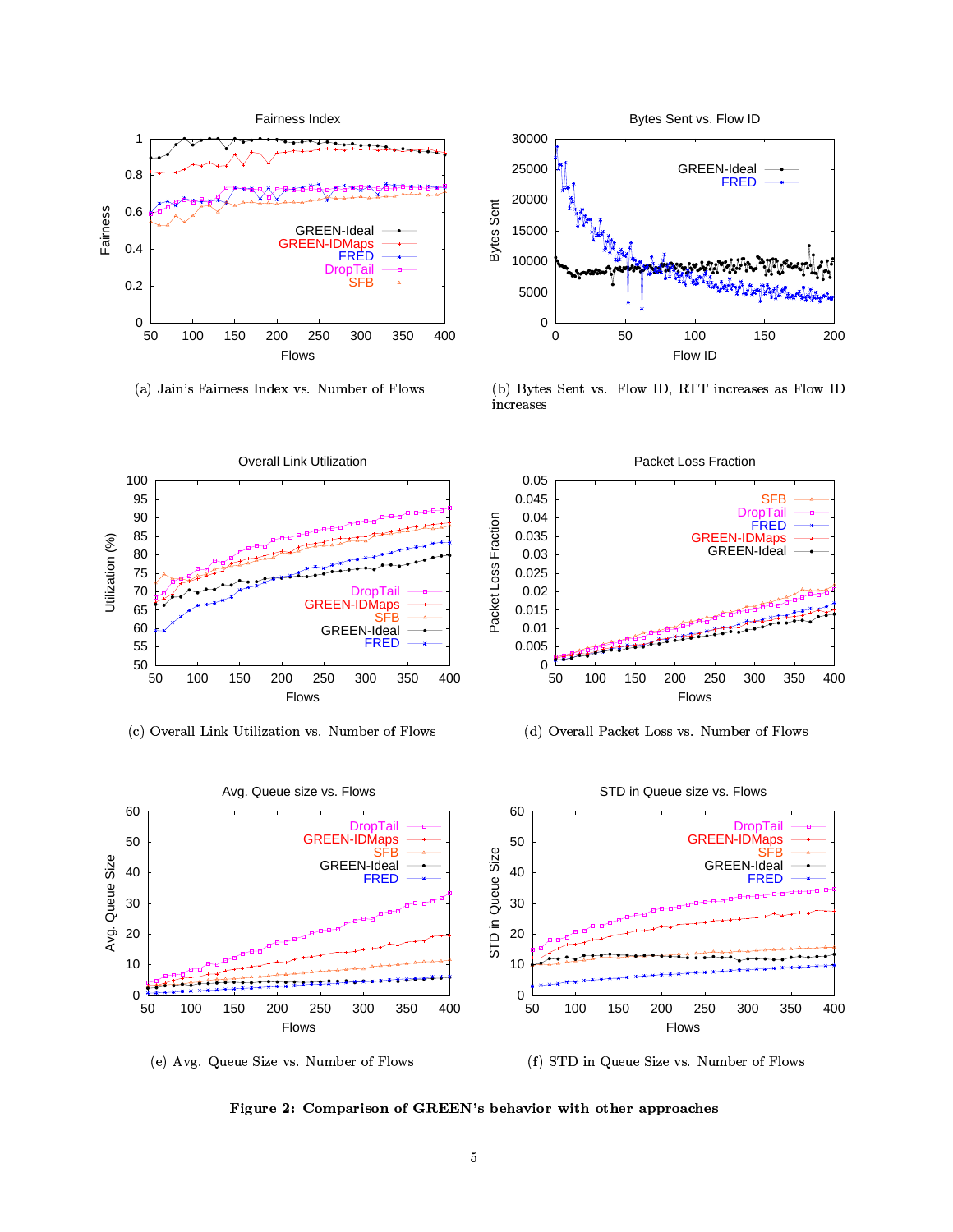Here we compare GREEN's performance with other schemes in terms of overall link utilization. At the end of each simulation, the overall link utilization is calculated as follows:

$$
utilization = \frac{byte\_departures_i}{bandwidth \times t}
$$

The numerator equals the total number of bytes delivered by the link during the interval of  $t$  sec, and the denominator equals the total possible bytes that could have left the link in the same interval.

Fig. 2(c) shows that GREEN-Ideal achieves higher link utilization than SFB and FRED because GREEN can maintain the average bandwidths of all flows, while FRED simply relies on queue-occupancy statistics to regulate queue size, and SFB relies on link utilization and packet-loss statistics to regulate queue size. Droptail achieves higher utilization because the flows with shorter RTTs are allowed to be aggressive. While this yields better link utilizations, it sacrifices fairness heavily, as seen in Fig.  $2(a)$ .

In all cases, GREEN-IDMaps achieves better utilization than GREEN-Ideal because GREEN-IDMaps overestimates the RTTs, which results in lower dropping probabilities. This in turn results in over-subscribing of the available bandwidth, which results in higher sending rates for all the flows and more queueing at the GREEN-IDMaps router<sup>2</sup>. However, as noted in Section 6.1, GREEN-IDMaps provides superior fairness compared to Droptail, FRED, and SFB. This makes the version of GREEN based on IDMaps attractive since it has high link utilization as well as a high fairness index. Hence, fairness is traded off for better utilization when the outgoing link is over-subscribed. Future work can look at tuning the amount of bandwidth over-subscribed based on the desired utilization.

#### $6.3$ **Packet-Loss**

As shown in Fig.  $2(d)$ , the packet-loss percentage is roughly the same for all flows and stays below 2%. Equation (1) provides good estimates when  $p$  is the order of a few percent [15]. Since the overall packet-loss stays below a few percent in our simulations, both GREEN-Ideal and GREEN-IDMaps are able to limit the rates of flows to their fair share of bandwidth. As mentioned in Section 6.2, GREEN-IDMaps underestimates the drop probabilities because it overestimates the RTTs. This results in Droptail like behavior when the queues get full, and hence we see a higher packet-loss rate than for GREEN-Ideal.

# **6.4 Oueue Size**

Queue sizes were sampled at  $20ms$  intervals. The average and standard deviation were calculated at the end of the simulation. As we can see in Figures  $2(e)$  and  $2(f)$ , the average queue size for Droptail increases dramatically as the number of flows increases. In contrast, GREEN-Ideal, FRED, and SFB are able to keep the average queue sizes low. GREEN-IDMaps' performance lies between that of SFB and Droptail. Even though the increase in queue

lengths is not as dramatic as in Droptail, we can see how the rough RTT estimation affects GREEN-IDMaps. In our simulations, GREEN-IDMaps overestimates the RTT for a flow, which results in lower drop probabilities than GREEN-Ideal. In effect, GREEN-IDMaps over-subscribes the available bandwidth, which results in queues building up and exhibiting Droptail-like behavior when the link capacity is reached.

FRED keeps queue sizes low by marking packets beyond a certain threshold and limiting the amount of buffer-space for each flow. SFB does so by increasing drop rates when there is packet-loss and reducing drop rates when the link is underutilized. Hence, FRED and SFB attempt to dynamically converge to the correct "operating point" for low queue sizes. GREEN-Ideal achieves its operating point by calculating drop probabilities for each flow, based on their fair share of bandwidth. By ensuring that the aggregate bandwidth of the flows is equal to the available bandwidth at the link, there is no sustained buildup in queue length.

In summary, we see that GREEN performs well even when highly accurate RTT information is not available. This is because slightly inaccurate estimates are still effective in differentiating between flows of longer RTT's and shorter RTT's. The use of IDMaps, which is still a proposed service that has not yet been deployed, motivates the study of other practical RTT estimation techniques. We discuss two such techniques in the following section.

#### PASSIVE AND FORCED RTT ESTIMA-7. **TION**

In this section we introduce two techniques for estimating the RTT of a flow: passive and forced estimation, and show how a combined approach is practical and achieves high performance. We present results on the performance of these techniques in Section 8.





Figure 3: Performance of forced estimation with varying number of flows

### **7.1 Forced Estimation**

We use a novel technique to estimate the RTT of a flow. Again, observing from Mathis' formula, we can derive an

<sup>&</sup>lt;sup>2</sup>As mentioned earlier, this behavior is a result of our assumption that IDMaps overestimates the RTT. We expect that an actual deployment of an IDMaps service will perform better than this.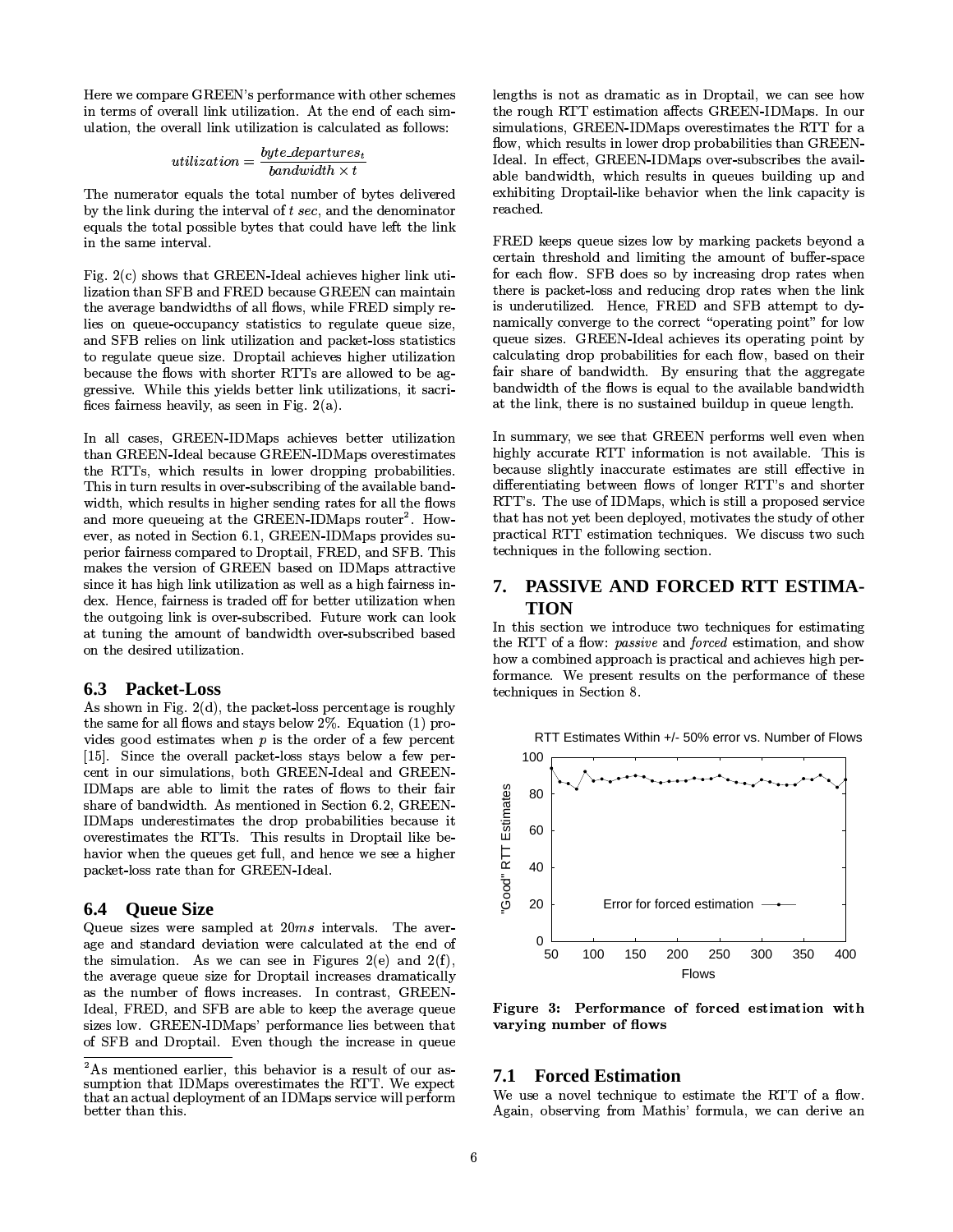expression for the RTT of a flow:

$$
RTT = \frac{MSS \times c}{BW \times \sqrt{p}}\tag{3}
$$

In our simulations the GREEN router maintains per-flow statistics on the number of packets seen for a flow, the number of packets dropped at the GREEN router, and the time period over which these statistics are collected. For each flow that is being monitored, GREEN waits until enough data is available to apply Equation 3. This formula cannot be applied if no packets have been dropped for that flow. In our simulations, GREEN checks to see if there were any packet-drops at the end of 5sec. If not, then the window is extended by another 5sec and so on. Once an RTT estimate is obtained, the flow is not monitored any more. Note that this technique requires the assumption that the GREEN router is the bottleneck router for that flow. To this effect, we induce a drop probability of 2% on flows during the observation period. We picked a value of 2% because this is at the higher end for which the model is still valid, and will ensure that enough data is available at the end of an observation period. This value also increases the chances that the GREEN router will act as the bottleneck during the observation period. It may be more desirable for a GREEN router to maintain average packet-loss statistics, and adaptively apply the average packet-loss rate to such a flow. We leave the fine-tuning of such parameters for future work.

We found that the margin of error for this technique is very similar to that of IDMaps. Fig. 3 shows that approximately 90% of RTT estimates are within  $\pm 50\%$  of the actual RTT value. Recall that we assume IDMaps estimates to be a uniformly random number between one and two times the actual RTT. We refer to GREEN using forced estimation as GREEN-Forced. We expect GREEN-Forced to result in smaller average queue sizes than GREEN-IDMaps because GREEN-IDMaps always overestimates the RTT for a flow, whereas GREEN-Forced both underestimates and overestimates RTT's.

#### **7.2** Passive Estimation

In  $[11]$ , the authors present various techniques for passively estimating the RTT of a flow at a router. In our simulations, we use a technique similar to the Slow Start (SS) RTT estimation technique in [11]. Essentially, GREEN applies the knowledge of TCP's slow-start behavior to estimate the RTT of a flow. Recall that in slow-start, TCP doubles its congestion-window every RTT. GREEN logs the first four packets, where the first packet is assumed to correspond to the "first burst" of packets, the second (and third) packet to be from the next burst, and the fourth packet from the third burst. Hence the difference in times when the first and fourth packets are observed should be equal to  $2 \times RTT$ for that flow. While we were able to accurately infer the RTT for most flows using this technique, the authors in [11] point out that in practice such passive estimation works in 55% to 85% of the cases. Passive estimation usually fails if a flow observes a packet loss during slow-start. In such a case, passive estimation results in extremely high RTT estimates. Hence, we apply forced monitoring to all flows with  $RTT > 1 sec$ . As future work, GREEN could adaptively apply forced monitoring to flows of higher bandwidths, and refine the RTT estimates for those flows. From here on, we

refer to this combined technique as GREEN-Passive. In our simulations we assume that the RTT for 70% of the flows can be inferred passively, and the rest of the flows are monitored using the forced technique described in the previous section. 70% of the flows are randomly identified for passive estimation at the beginning of the simulation and the rest are identified for forced estimation.

#### **EXPERIMENTS AND EVALUATION** 8.

In this section we present three sets of experiments. The first set of experiments compares the various RTT-estimation techniques and their impact on GREEN. We show how GREEN-Passive is a practical solution which enhances the performance of GREEN-Forced. In the second set of experiments we introduce a more dynamic environment by introducing background FTP traffic at two intervals. Here we compare GREEN with other AQM approaches. The third set of experiments is similar to the second set of experiments, but with background *Pareto* traffic. This simulates GREEN's behavior with low-bandwidth background traffic, and brings to light some of GREEN's limitations in its current form.

# 8.1 Experiment 1

In Section 6, we compared GREEN-Ideal and GREEN-IDMaps with other AQM approaches. This motivated the need for better or alternative RTT-estimation techniques, which we described in Section 7. We use the same experimental setup as in Section 6, and compare GREEN-Ideal, GREEN-IDMaps, GREEN-Forced, and GREEN-Passive with each other.

#### 8.1.1 Fairness

As we can see in Fig.  $4(a)$ , GREEN-Forced results in a high degree of fairness. While GREEN-Forced outperforms other AQM schemes (refer to curves in Fig. 2(a)), as expected it does not perform as well as GREEN-Ideal. We also note that GREEN-IDMaps also performs better. This is because we assume GREEN-IDMaps is able to infer all RTT's within 1 to 2 times the actual value. While GREEN-Forced has a similar margin of error, in Section 7.1 we showed that GREEN-Forced is not able to produce acceptable estimates for about 10% of the flows. This results in a slightly degraded performance as compared to GREEN-IDMaps. However, when we use GREEN-Passive, which augments GREEN-Forced with highly accurate estimates for about 70% of the flows, we see that GREEN-Passive performs very well, and is comparable to GREEN-IDMaps in fairness.

#### 8.1.2 Link Utilization and Oueue Size

In Section 6.2 we saw that GREEN-IDMaps had higher utilization because it over-subscribed the available bandwidth, which resulted in higher average queue sizes. In Figures  $4(b)$ ,  $4(c)$ , and  $4(d)$ , we see that GREEN-Forced, GREEN-Passive, and GREEN-Ideal all have comparable link utilizations, average queue sizes and variance in queue size. This is because while IDMaps over-subscribes the link bandwidth, GREEN-Forced both under and over-subscribes the link bandwidth. These effects act to cancel each other out, and the overall utilization is similar to that of GREEN-Ideal.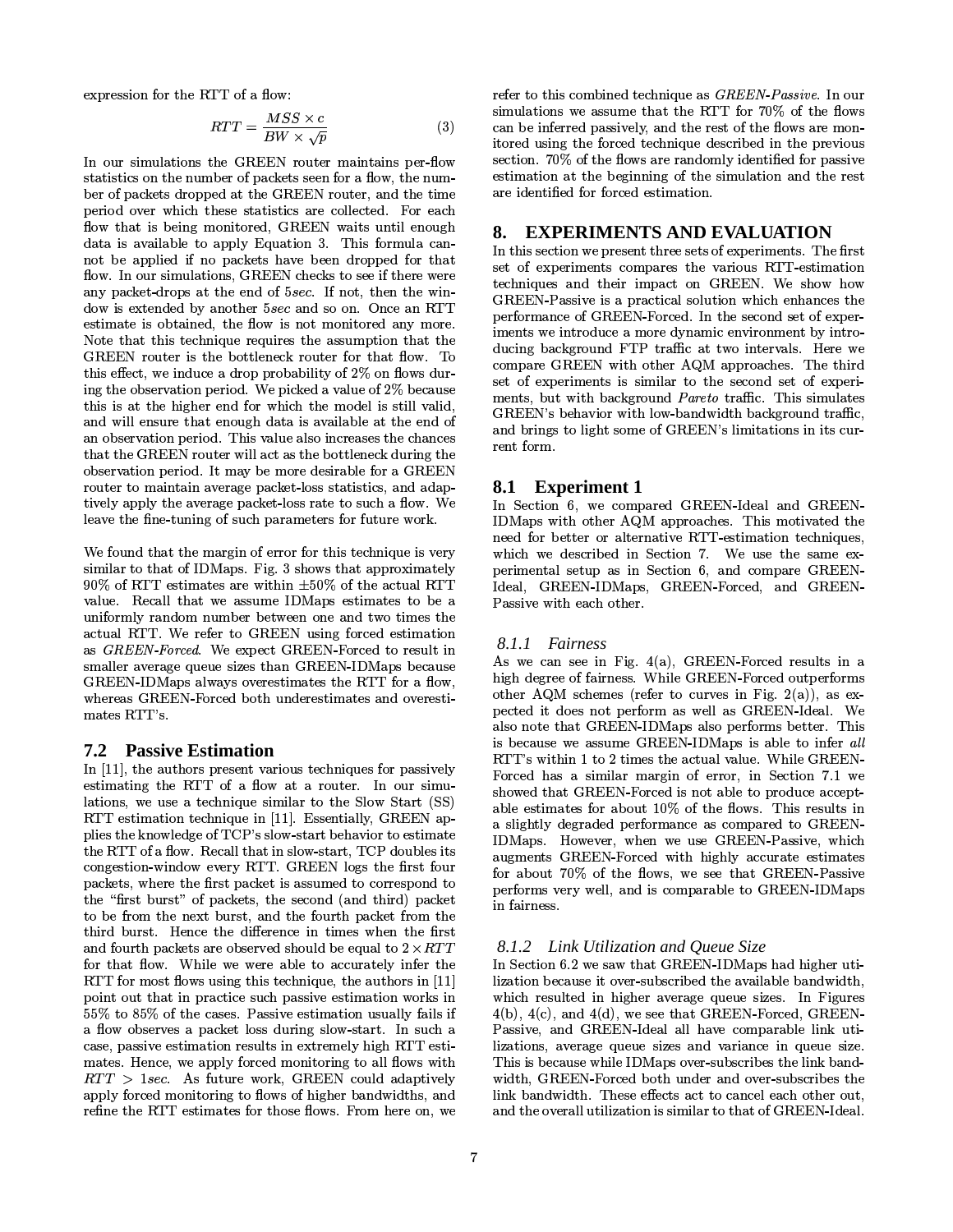

(a) Jain's Fairness Index vs. Number of Flows

(b) Overall Link Utilization vs. Number of Flows



(c) Avg. Queue Size vs. Number of Flows

(d) STD in Queue Size vs. Number of Flows



(e) Overall Packet-Loss vs. Number of Flows

Figure 4: Experiment 1: GREEN's Performance with various RTT Estimators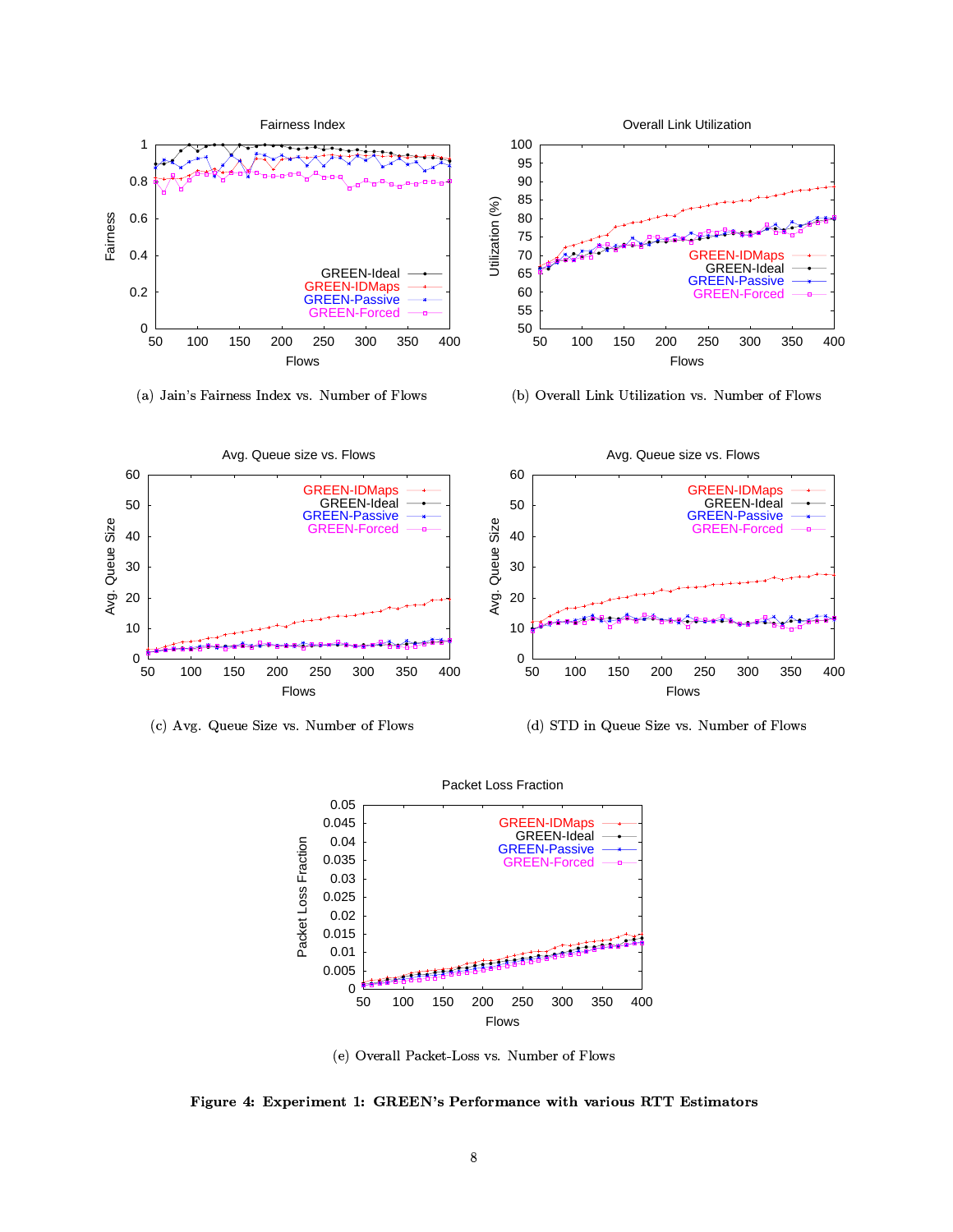

(a) Jain's Fairness Index vs. Number of Flows



(b) Overall Link Utilization vs. Number of Flows



(c) Avg. Queue Size vs. Number of Flows

(d) STD in Queue Size vs. Number of Flows



(e) Overall Packet-Loss vs. Number of Flows

Figure 5: Experiment 2: Comparison of GREEN with other AQM schemes, background FTP traffic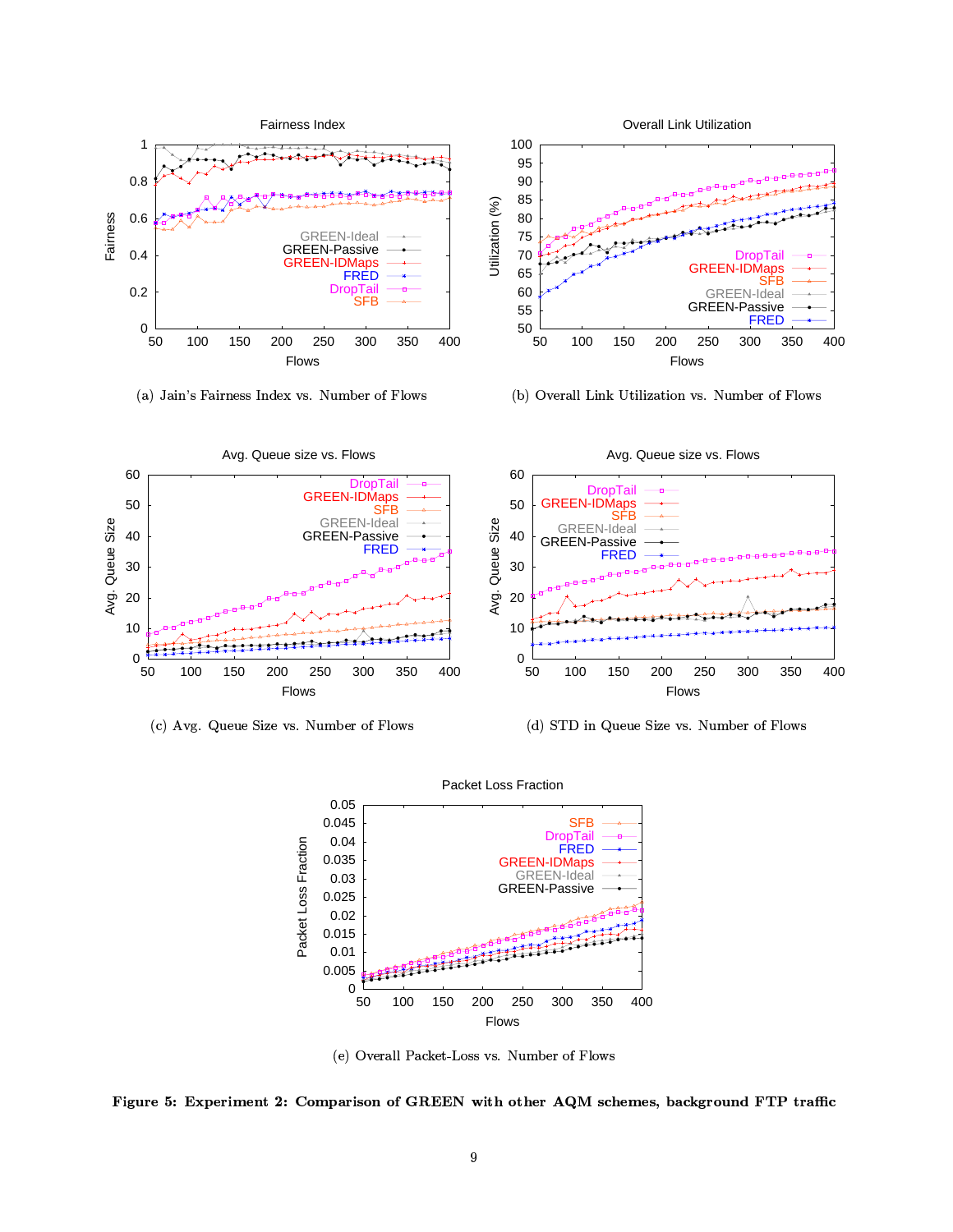

(a) Jain's Fairness Index vs. Number of Flows

(b) Overall Link Utilization vs. Number of Flows



(c) Avg. Queue Size vs. Number of Flows

(d) STD in Queue Size vs. Number of Flows



(e) Overall Packet-Loss vs. Number of Flows

Figure 6: Experiment 3: Comparison of GREEN with other AQM schemes, background pareto traffic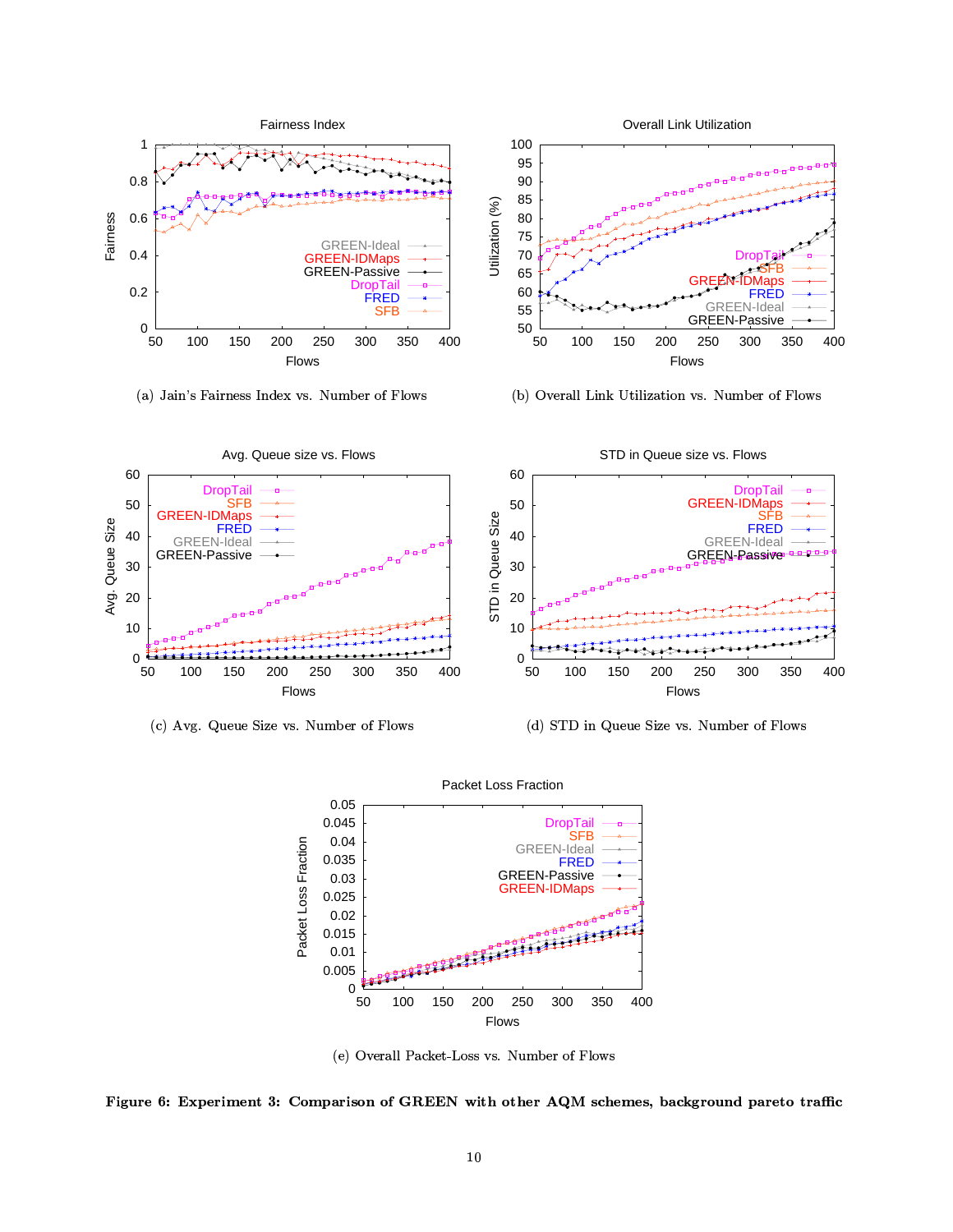#### 8.1.3 Packet-loss

We note from Fig.  $4(e)$  that the packet-loss is below  $2\%$  for all schemes. We omit further discussion on packet-loss in subsequent experiments as the packet-loss trends are similar and offer little new information.

From these experiments, it is clear that GREEN-Passive is the technique of choice. It behaves most like GREEN-Ideal. with only slightly lesser fairness. GREEN-IDMaps results in slightly better fairness than GREEN-Passive, but in much higher average queue sizes and variance. In subsequent experiments, we do not simulate GREEN-Forced because GREEN-Passive is an enhancement to GREEN-Forced.

#### 8.2 Experiment 2

In this experiment, we introduce 50 FTP background traffic connections which are active from  $80s$  to  $100s$  and  $140s$ to 160s. This attempts to simulate different loads at the GREEN router twice during the simulation, and show how GREEN is able to maintain performance under such conditions. These FTP connections are composed of sources connected to the GREEN router through 5ms, 10Mbps links, and receivers connected through similar links on the other side of the bottleneck link.

#### 8.2.1 Results

In Fig.  $5(a)$  we can see that GREEN-Passive produces high fairness and is comparable to GREEN-IDMaps. FRED, Droptail, SFB all have low fairness. The reasons are as explained in Section 6.1. The remaining results are similar to that of Section 6. This shows us that GREEN-Passive performs well even under large changes in traffic load. However, we note that all the traffic in this experiment is FTP traffic, and we examine the effects of short lived connections in the next experiment.

#### **Experiment 3** 8.3

In this experiment we pair each FTP flow, with a corresponding Pareto flow, which shares the same link characteristics of the FTP flow. This is essentially two copies of the topology shown in Fig. 1, sharing the same bottleneck link and GREEN router. One copy runs the FTP flows discussed in the previous experiments, and the other copy runs Pareto flows with the following parameters:  $packetsize =$  $1000 bytes, bursttime = 2 sec, idletime = 4 sec, and rate =$  $160Kbps$ . This simulates short-lived, low-bandwidth TCP connections, which do not attain their steady-state bandwidths. Since GREEN assumes that all active flows will make use of their fair share of bandwidth, in Fig. 6(b) we observe that the utilization is lower than that of other schemes. This is because GREEN allocates the Pareto traffic with the same bandwidth as the FTP flows. However, the Pareto traffic does not utilize this bandwidth, which results in under-utilization at the link. One remedy to this situation would be to have GREEN recognize short-lived or low-bandwidth flows like HTTP and telnet, and ignore or compensate for these flows in its computation. We leave this as future work. Nevertheless, we see the usual characteristics of GREEN, with GREEN-Passive exhibiting high fairness in Fig.  $6(a)$ , and low average queue sizes and variance in Figures  $6(c)$  and  $6(d)$ . These low queue sizes are expected as a consequence of GREEN's underutilization.

# 9. STATE REQUIREMENTS

The basic operation of GREEN-IDMaps does not require per-flow state information.  $N$  and  $MSS$  can be easily estimated. Since we propose that GREEN-IDMaps routers operate as IDMaps tracers, GREEN-IDMaps will maintain state proportional to the number of tracers deployed in the Internet. The amount of state used depends on how the tracers are connected through virtual links. This is discussed in more detail in [9]. GREEN-Passive maintains a small amount (less than 100 bytes) of per-flow state to estimate the RTT of a flow (using passive and forced estimation). FRED keeps per-flow state information for flows that have packets buffered at the link. SFB does not maintain per-flow state information, but instead, employs a Bloom filter [2] to hash flows into  $L$  levels of  $N$  bins. Each bin maintains queue occupancy statistics for flows that map into that bin and a corresponding drop probability  $p_m$ . Hence, SFB's state requirement is  $O(N * L)$ . A discussion on the selection of L and  $N$  is discussed in [5].

Note that the computational requirements for GREEN are not that demanding. For each packet, GREEN updates flow information and calculates the corresponding drop probability for that flow. We compare this with SFB, which computes L hashes for each packet, updates statistics for that flow, and then calculates the drop probability for that flow.

### 10. CONCLUSION

In this paper, we explore a practical implementation of GREEN based on IDMaps. Since IDMaps is still a proposed service that has not yet been deployed, we developed another method, which we called GREEN-Passive. GREEN-Passive uses a combination of *passive* and *forced* RTT-estimation. We simulated an organizational topology and show how a practical implementation of GREEN would perform as an edge router, providing high fairness and link utilization, and low average queue sizes and packet-loss for an organizational network.

We also showed that GREEN in its present form results in low link-utilization under the presence of short-lived or lowbandwidth connections. This is because GREEN assumes that each flow will actually use its fair share of steady-state bandwidth. While this is true for long-lived flows like file transfers, this is not true for short-lived or low-bandwidth connections. This behavior can be remedied by enhancing GREEN to recognize short-lived or low-bandwidth flows (e.g., HTTP and telnet traffic), and factor this into its fair bandwidth calculations.

### 11. ACKNOWLEDGMENTS

The authors wish to thank Prof. Wu-chang Feng from the OGI School of Science & Engineering at the Oregon Health and Science University for his insightful comments and feedback on his Blue and Stochastic Fair Blue (SFB) activequeue management schemes as well as his contributions on the framework and viability of the GREEN approach.

We also would like to thank the following people: Sunil Thulasidasan for his initial implementation of GREEN and Prasad Naldurg and Geetanjali Sampemane for their helpful comments.